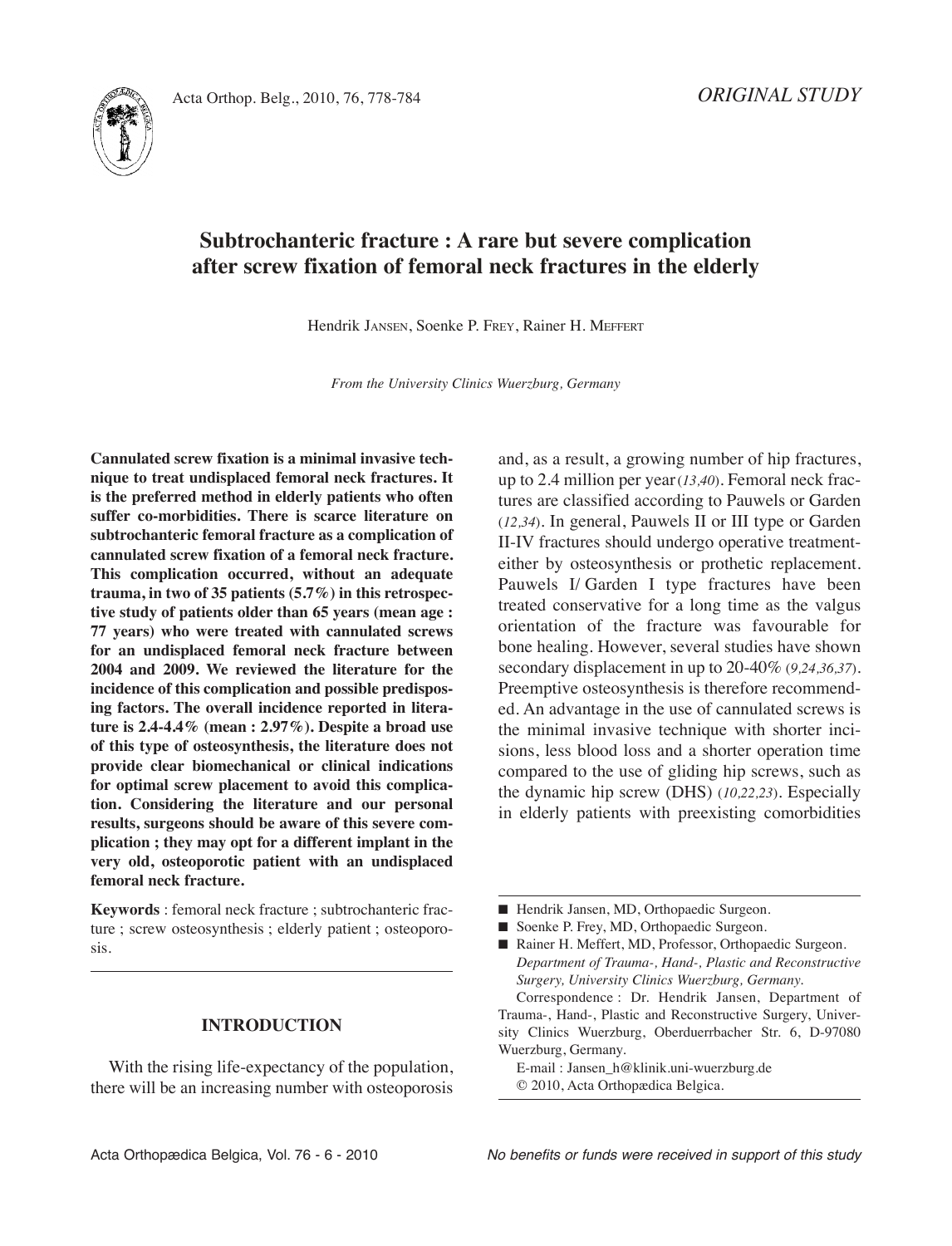this type of osteosynthesis is an elegant option. As early mobilisation after operation is possible, secondary complications like thrombosis, loss of motion or ulcers can be avoided. It appears from a large regional database in Germany that the rate of conservatively treated femoral neck fractures in patients  $> 60$  years has dropped from 8.9% to 2% between 1993 and 1998 (*39*)*.*

## **PATIENTS AND METHODS**

We retrospectively analysed all patients treated in our department during a 5- year period with femoral neck fractures fixed with cannulated screws. There was a total of 62 patients. Thirty five patients (56%) were older than 65 years at the time of operation (mean 77 years, oldest 106 years). Pathologic fractures or metastases were excluded. Classification of femoral neck fractures was done according to Garden. There were 16 Garden I, 11 Garden II, 7 Garden III and one Garden IV fractures (table I). Patients with Garden III/ IV fractures older than 65 years are commonly treated either by osteosynthesis with a DHS or by hemiarthroplasty. Closed reduction was done in all cases. Osteosynthesis was done with three cannulated 7.3 mm screws (Synthes, Feldkirch, Germany). The mean operation time in patients with a single injury was 33 minutes ( $n = 31$ ). Mean hospitalisa-

Table I. — Classification of the fractures according to the Garden classification

| Garden | Pat. $< 65$ years | Pat. $> 65$ years |
|--------|-------------------|-------------------|
|        |                   |                   |
|        |                   |                   |
| III    |                   |                   |
|        |                   |                   |

tion time was 11 days. Full weight-bearing was allowed in 18 patients, partial weight- bearing with 20 kg in 17 patients and no weight- bearing in three patients, all for a six week period.

## **RESULTS**

Complications occured in six patients (table II). One patient died as a result of a severe traumatic head injury three days after the index accident and operation. Two of the patients were polytraumatised and suffered multiple fractures of the extremities, which were addressed in the same operation. There were no problems related with wound healing, haematoma or infection. General postoperative complications occurred in two patients (5.7%). One patient with global heart insufficiency suffered a myocardial infarction. Another patient developed a toxic megacolon and had to undergo colectomy. There were two cases (5.7%) of secondary fracture dislocation with Garden I/II fractures after four days and six weeks postoperative. In these a hemiprothesis was implanted. Subtrochanteric femoral fractures occurred in two cases (5.7%) described below.

## *Case 1*

A 89-year-old female fell while walking and suffered a Garden I fracture with impaction into valgus. Osteosynthesis was done with three cannulated screws (7.3 mm) (fig 1a). Postoperative radiographs showed increasing impaction of the fracture (fig  $1b + c$ ). Three weeks later the patient noticed severe hip pain while walking, without any further trauma. Radiographs revealed a recent sub-

|  | Table II. $-$ Postoperative complications in patients $> 65$ vears |  |  |  |
|--|--------------------------------------------------------------------|--|--|--|
|--|--------------------------------------------------------------------|--|--|--|

| Complications:         | Number | $\%$ | Type of complication                                            |
|------------------------|--------|------|-----------------------------------------------------------------|
| Wound healing          |        |      |                                                                 |
| Infection              |        |      |                                                                 |
| General complications  |        | 5.7  | 1× Mycardial infarction<br>$1 \times$ toxic megacolon           |
| Specific complications |        | 11.4 | 2× secundary displacement<br>$2\times$ subtrochanteric fracture |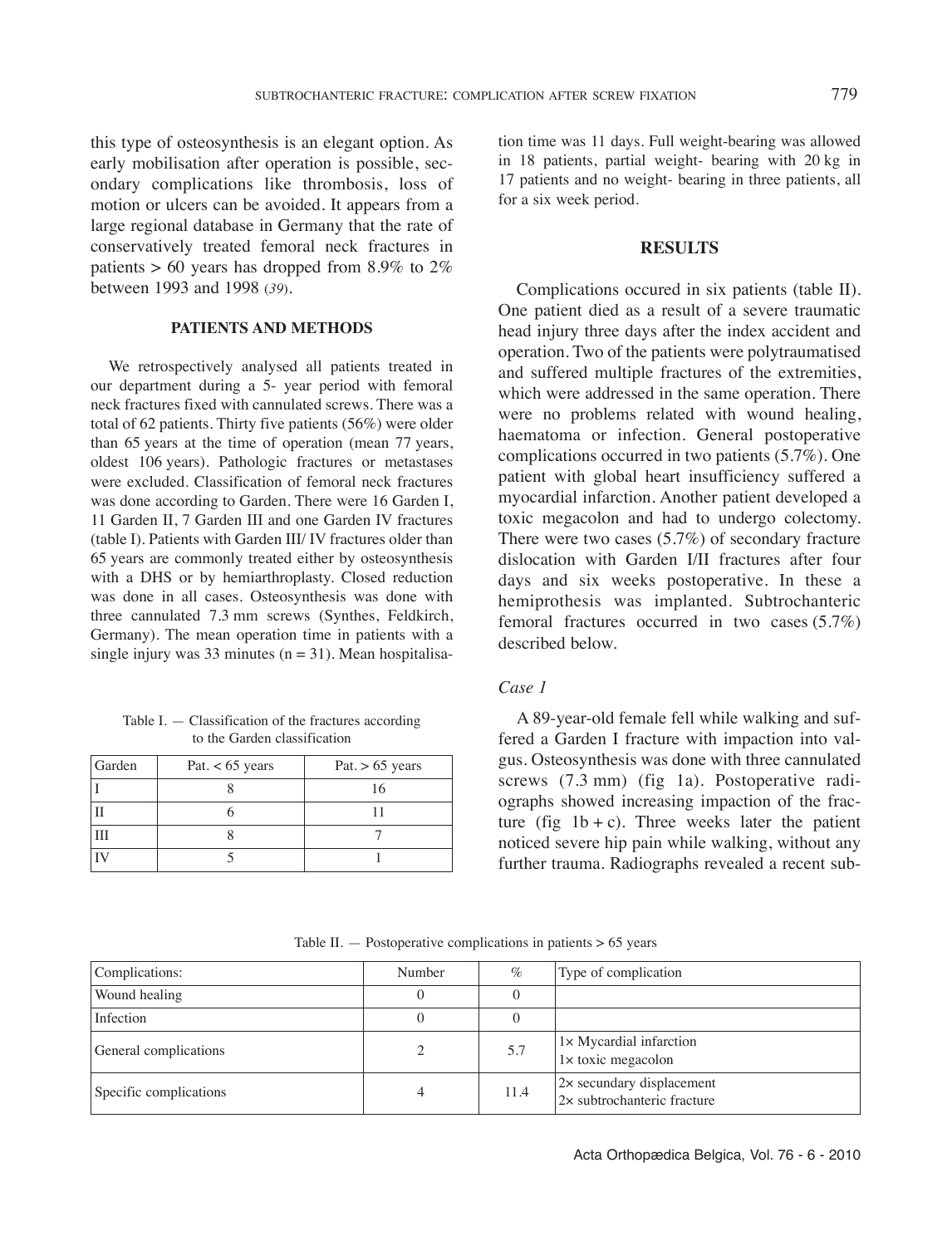trochanteric fracture of the femur (fig 2). The basis of the screws triangle was distal. The fracture was stabilized by nailing (Intertan, Smith&Nephew) (fig 3).

## *Case 2*

A 94-year-old female with dementia complained of pain in her right hip. On the contralateral side, a bipolar hemiarthroplasty had already been done after a Garden II fracture 14 years previously. Computed tomography showed a non displaced stress fracture of the right femoral neck, corresponding to a Garden II fracture (fig 4). Preemptive osteosynthesis was done with three cannulated screws (7.3 mm) (fig 5). Two screws were posi-



*Fig. 1.* — a) Garden I femoral neck fracture with valgus impaction ;  $b + c$ ) postoperative control after mobilisation ; increasing impaction of the fracture ; the basis of the screw triangle is caudal (case 1) . *Reproduced with permission from H. Jansen, S.P. Frey and R.H. Meffert. Schenkelhalsverschraubung beim alten Menschen. Die subtrochantäre Femurfraktur als schwerwiegende Komplikation. Unfallchirurg. 2010 Jul 22. [Epub ahead of print].*



*Fig. 2.* — Spontaneous subtrochanteric fracture while walking 3 weeks postoperatively (case 1). *Reproduced with permission from H. Jansen, S.P. Frey and R.H. Meffert. Schenkelhalsverschraubung beim alten Menschen. Die subtrochantäre Femurfraktur als schwerwiegende Komplikation. Unfallchirurg. 2010 Jul 22. [Epub ahead of print].*



 $Fig. 3. - Osteosynthesis with Intertan - nail (Smith & Nephew),$ (case 1). *Reproduced with permission from H. Jansen, S.P. Frey and R.H. Meffert. Schenkelhalsverschraubung beim alten Menschen. Die subtrochantäre Femurfraktur als schwerwiegende Komplikation. Unfallchirurg. 2010 Jul 22. [Epub ahead of print].*

tioned proximally and one screw was positioned more distally. Ten days after operation the patient felt severe hip pain after being washed while laying in bed. Radiographs showed a subtrochanteric femoral fracture (fig 6a). Fracture stabilisation was done by nailing (PFnA, Synthes) (fig 6b).

## **DISCUSSION**

Minimal invasive screw fixation of femoral neck fractures is usually done using cannulated screw with a diameter of 6.0-7.3 mm, based on the three point principle (*6*). Stabilisation can be achieved with either two or three screws. There is no clear evidence in literature on the number of screws to be inserted. In cyclic testing of Pauwels III fractures Walker *et al* (*44*) found no advantage in the use of a third screw while Mauerer *et al* (*29*) described a higher load to failure with three screws. Furthermore, there is no consensus on the optimal configuration of the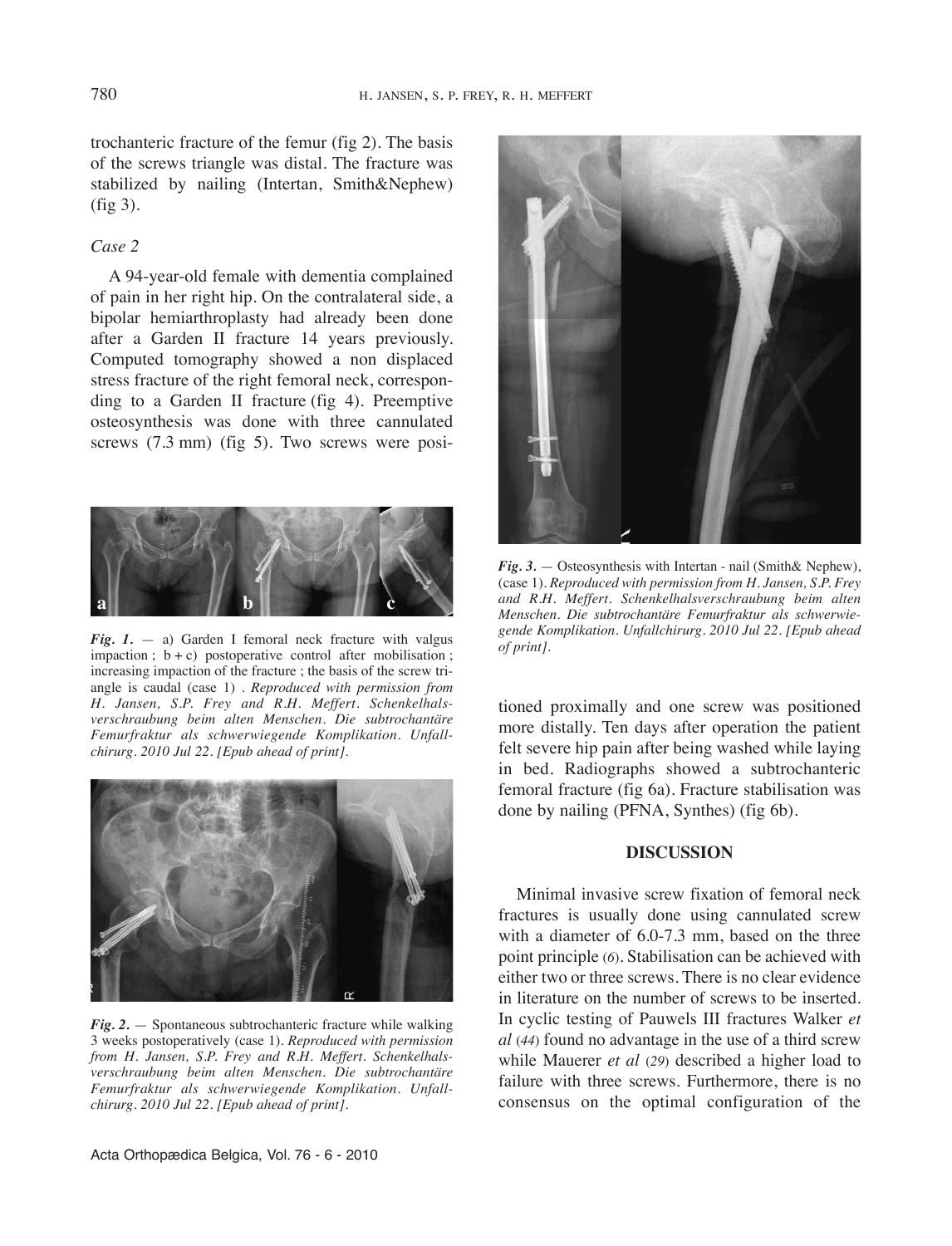

*Fig. 4.* — Stress fracture of the femoral neck without displacement, type Garden II (case 2) *Reproduced with permission from H. Jansen, S.P. Frey and R.H. Meffert. Schenkelhalsverschraubung beim alten Menschen. Die subtrochantäre Femurfraktur als schwerwiegende Komplikation. Unfallchirurg. 2010 Jul 22. [Epub ahead of print].*



*Fig. 5.* — After minimal invasive osteosynthesis with 3 cannulated screws. The base of the screw triangle is cranial (case 2). *Reproduced with permission from H. Jansen, S.P. Frey and R.H. Meffert. Schenkelhalsverschraubung beim alten Menschen. Die subtrochantäre Femurfraktur als schwerwiegende Komplikation. Unfallchirurg. 2010 Jul 22. [Epub ahead of print].*

screws. If two screws are used, biomechanic testings showed better results when screw positioning was horizontal rather than vertical, when it was more posterior than central and closer to the calcar of the femur than central (*4,26,43*). When using three screws the base of the triangle can be either cranial or caudal. Some studies showed more stability with a cranial base (*20,30*), while others described biomechanical superiority with a caudal base (*9,18*)*.* In a biomechanical investigation by lichtblau *et al* (*25*), no difference between these two configurations was



*Fig. 6.* — a) Subtrochanteric fracture after turning in bed 10 days postoperatively ; b) Osteosynthesis with PFNA (Synthes) (case 2). *Reproduced with permission from H. Jansen, S.P. Frey and R.H. Meffert. Schenkelhalsverschraubung beim alten Menschen. Die subtrochantäre Femurfraktur als schwerwiegende Komplikation. Unfallchirurg. 2010 Jul 22. [Epub ahead of print]*

detected although there was a higher failure in the subtrochanteric region in the group with a caudal base of the triangle. Biomechanical testings by Oakey *et al* (*32*) and Selvan *et al* (*38*) showed similar results. A negative effect on biomechanics from unused drill holes or holes from guide wires could not be shown (*41*)*.* There was no advantage shown in the use of more than three screws but usage of a dynamic hip screw (DHS) was shown to provide increased stability (*3,14*)*.* Despite the body of literature in this area it seems impossible to come to a formal conclusion and therefore many decisions are left to the clinical judgement of the clinician.

Cserháti *et al* (*8*) compared operative versus conservative treatment of 247 patients with a non displaced femoral neck fracture. They found a higher risk – up to  $20\%$  – for secondary fracture displacement in the conservatively treated patients within the first six weeks compared to patients treated by minimal invasive screw osteosynthesis. A 95% overall success rate was described by Krastman *et al* (*19*), using two screws in Garden I/ II fractures with a mean age of 77 years. Chen *et al* (*7*) reported a success rate of 84 % in 114 patients older than 80 years treated with three cannulated screws. While there was no difference in the study done by lagerby *et al* (*21*), another study done by Alho *et al* (*1*) showed an advantage in the use of three screws compared to just two screws. In a comparison of the use of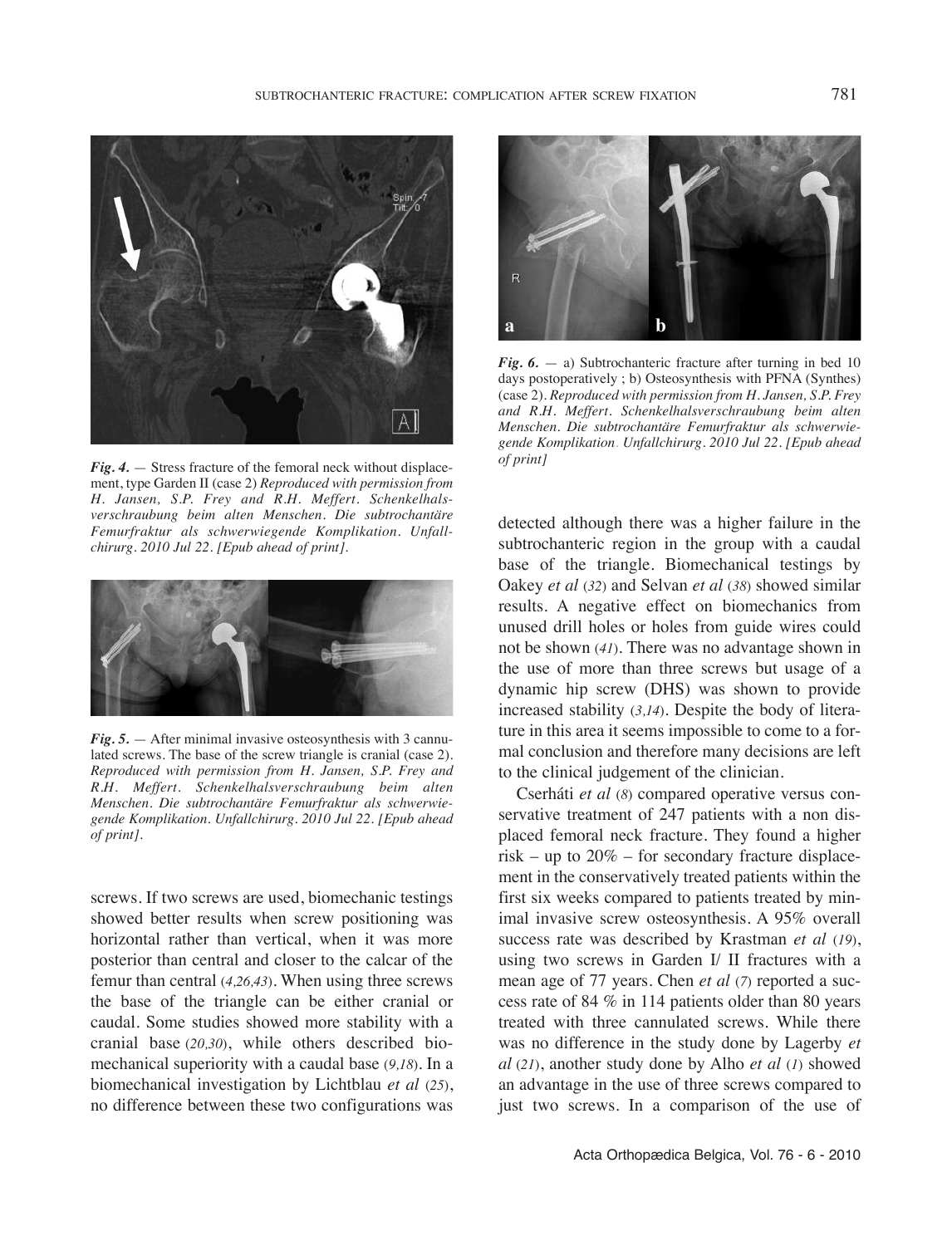minimal invasive osteosynthesis with cannulated screws and the use of a DHS, lee *et al* (*22*) described less blood loss and a smaller incision in the group treated with screws but a higher implant failure rate of 9.3%. A previous study showed an implant failure rate after screw fixation up to 15.9% (*23*).

The use of a dynamic hip screw in patients over 60 years shows better results compared to screw osteosynthesis (*45*). Chen *et al* (*7*) had an overall success rate of 83.8% in 37 patients older than 80 years with Garden I/II fractures treated by cannulated 6.5 mm screws. In a study of 692 patients treated either by cannulated screws or by hemiarthroplasty, Parker *et al* (*33*) described better results in pain, perioperative complications and one- year survival rate despite a higher rate of re-operations. A secondary fracture displacement in 5% of the patients was reported by Strömqvist *et al* (*42*), but no subtrochanteric fracture occurred. A re- operation was necessary in 18.5% of the patients after stabilisation by two screws in an analysis of Bosch *et al* (*5*).

Sustaining a subtrochanteric fracture is one of the most severe complications after screw fixation of undisplaced femoral neck fractures. There is only scarce literature to be found regarding this problem. An incidence of 2.4% (10/408) within the first six months was reported by Howard and Davies (*15*) after osteosynthesis with two screws following the Garden technique (*11*). One case was reported by Mackie and leyshon (*28*) *,* in which also a fall three months after operation led to a subtrochanteric fracture. This complication occurred as well after usage of Moore pins or Knowles pins as reported by Karr and Schwab (*16*) in four cases. In two of them there was no adequate trauma like stumble or fall to be found. An incidence of 3% (9/300) of subtrochanteric fractures after osteosynthesis with the Garden technique (*11*) was noted by Andrew and Thorogood in a group of 300 patients (*2*). In six cases a technical failure of the osteosynthesis could be identified, in all nine cases a fall led to the fracture. Another retrospective analysis was done by MacEachern *et al* (*27*). They reported an incidence of 4.4% (4/88) after Garden osteosynthesis. Subtrochanteric fractures have also been reported following the use of three screws. Neumann *et al* (31) reported a 2.5% occurrence (4/158) in their clinical material. In three of the cases no additional trauma had happened.

The configuration of the screws seems to be clinically relevant, as mentioned above. There is a report of subtrochanteric fractures in 3.6% of cases by Pelet *et al* (*35*) after usage of three cannulated screws with a 6.25 mm diameter with the base of the triangle caudal. After changing to a cranial base of the triangle, no further subtrochanteric fractures were noted. There is another report on four cases after usage of 7.0 mm screws by Kloen *et al* (*17*) using two to four screws. Most of the fractures occurred within the first 12 weeks post-op, the reported cases are listed in table III.

In our two patients, screw positioning was with a cranial base in one and with a caudal base in the other. It appears however that that the risk for a subtrochanteric fracture is higher when two parallel screws are positioned distally and one screw is positioned cranially.

#### **CONCLUSIONS**

The use of cannulated screws for osteosynthesis of Garden I/ II fractures in elderly patients with severe osteoporosis may be followed by the rare, but severe complication of a subtrochanteric fracture without an adequate trauma. If osteosynthesis is the chosen treatment, perhaps stabilisation should be done with a dynamic hip screw, due to higher stability and a lesser risk of postoperative subtrochanteric fracture. As literature is divergent on the stability in the use of two versus three screws, further biomechanical studies focussing on osteoporotic bone should be done to elucidate if osteosynthesis with only two screws with a cranio- caudal positioning may perhaps lead to less stress in the subtrochanteric area compared to three screws and thereby reduce the risk of subtrochanteric fractures in the very old or osteoporotic patient.

#### *Acknowledgment*

The illustrations have appeared in *H. Jansen, S. P. Frey and R. H. Meffert. "Schenkelhalsverschraubung beim alten Menschen. Die subtrochantäre Femurfraktur als schwerwiegende Komplikation". Unfallchirurg. 2010 Jul 22. [Epub ahead of print].* They are reproduced with permission from Springer Inc. Heidelberg, Germany.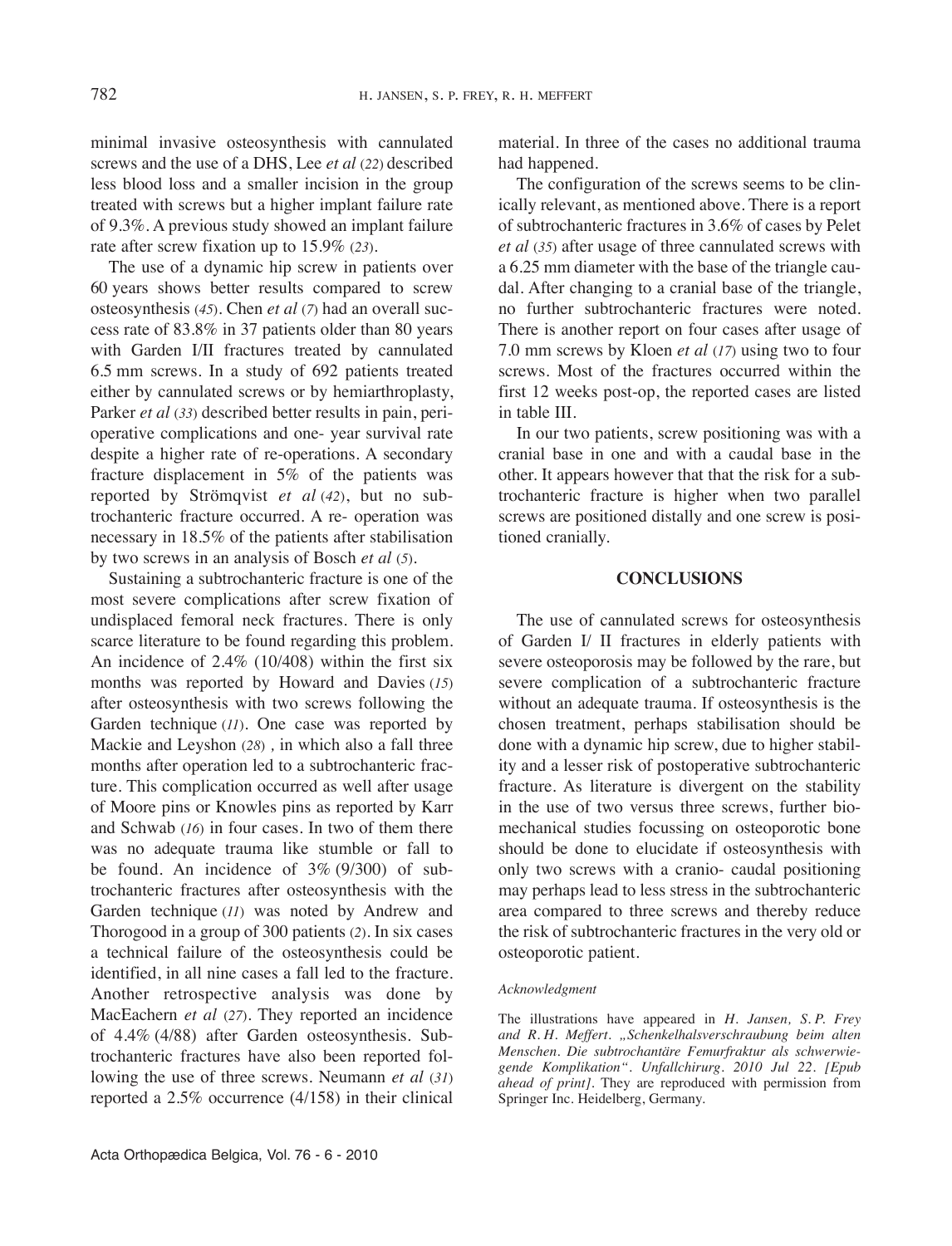| First author         | Number         | $\%$                     | Age (years)                 | No. of screws  | Time post-op                     |
|----------------------|----------------|--------------------------|-----------------------------|----------------|----------------------------------|
| <b>Howard</b> (1982) | 10/408         | 2.4                      | 1x < 65<br>$9x > 65(69-86)$ | 2 screws       | in first 24 weeks                |
| Mackie (1983)        |                | $\overline{\phantom{a}}$ | 64                          | 2 screws       | in first 12 wks                  |
| Andrew (1984)        | 9/300          | 3.0                      | 2x < 65<br>7x > 65          | 2 screws       | $8/9$ in first 12 wks            |
| Karr (1985)          | 4              |                          | 67-94                       | 3-4 Moore pins | in first 4 wks                   |
| MacEachern (1984)    | 4/88           | 4.4                      | 75-90                       | 2 screws       | in first 9 wks                   |
| Neumann (1990)       | 4/158          | 2.5                      | 79-99                       | 4 Gouffon pins | in first 10 wks                  |
| Pelet (2003)         | 3/84           | 3.6                      | 68-78                       | 3 screws       | in first 4 wks                   |
| Kloen (2003)         | $\overline{4}$ |                          | 70-89                       | 2-4 screws     | 3 in first 3 wks<br>1 after 3 mo |
| Own study            | 2/35           | 5.7                      | 89-94                       | 3 screws       | in first 3 wks                   |
| Summary              | 32/1074        | 2.97                     | 3x < 65<br>29x > 65         |                |                                  |

Table III. — Reports of subtrochanteric fractures after minimal- invasive screw stabilisation

#### **REFERENCES**

- **1. Alho A, Austdal S, Benterud J G** *et al.* Biases in a randomised comparison of three types of screw fixation in displaced femoral neck fractures. *Acta Orthop Scand* 1998 ; 69 : 463- 468.
- **2. Andrew TA, Thorogood M.** Subtrochanteric fracture after Garden screw fixation : a review of predisposing factors and management in nine cases. *Injury* 1984 ; 16 : 169-177.
- **3. Aminian A, Gao F, Fedoriw WW** *et al.* Vertically oriented femoral neck fractures : mechanical analysis of four fixation techniques. *J Orthop Trauma* 2007 ; 21 : 544-548.
- **4. Booth KC, Donaldson TK, Dai QG.** Femoral neck fracture fixation : a biomechanical study of two cannulated screw placement techniques. *Orthopedics* 1998 ; 21 : 1173-1176.
- **5. Bosch U, Schreiber T, Skutek M** *et al.* [Minimally invasive screw fixation of the intracapsular femoral neck fracture in elderly patients.] (in German). *Chirurg* 2001 ; 72 : 1292- 1297.
- **6. Bout CA, Cannegieter DM, Juttmann JW.** Percutaneous cannulated screw fixation of femoral neck fractures : the three point principle. *Injury* 1997 ; 28 : 135-139.
- **7. Chen WC, Yu SW, Tseng IC e***t al.* Treatment of undisplaced femoral neck fractures in the elderly*. J Trauma* 2005 ; 58 : 1035-1039.
- **8. Cserháti P, Kazár G, Manninger J, Fekete K, Frenyó S.** Non-operative or operative treatment for undisplaced femoral neck fractures : a comparative study of 122 nonoperative and 125 operatively treated cases. *Injury* 1996 ; 27 : 583-588.
- **9. Estrada LS, Volgas DA, Stannard JP, Alonso JE.** Fixation failure in femoral neck fractures. *Clin Orthop Relat Res* 2002 ; 399 : 110-118.
- **10. Galla M, Lobenhoffer P.** [The minimally-invasive screw osteosynthesis of the medial femoral neck fracture in the very old. A prospective clinical study.] (in German). *Unfallchirurg* 2004 ; 107 : 381-387.
- **11. Garden RS.** low angle fixation in fractures of the femoral neck. *J Bone Joint Surg* 1964 ; 43-B : 647-663.
- **12. Garden RS.** Stability and union in subcapital fractures of the femur. *J Bone Joint Surg* 1964 ; 46-B : 630-647.
- **13. Giannoudis PV, Schneider E.** Principles of fixation of osteoporotic fractures*. J Bone Joint Surg* 2006 ; 88-B : 1272- 1278.
- **14. Holmes CA, Edwards WT, Myers ER** *et al.* Biomechanics of pin and screw fixation of femoral neck fractures. *J Orthop Trauma* 1993 ; 7 : 242- 247.
- **15. Howard CB, Davies RM.** Subtrochanteric fracture after Garden screw fixation of subcapital fractures. *J Bone Joint Surg* 1982 ; 64-B : 565-567.
- **16. Karr RK, Schwab JP.** Subtrochanteric fracture as a complication of proximal femoral pinning. *Clin Orthop Relat Res* 1985 ; 194 : 214- 217.
- **17. Kloen P, Rubel IF, Lyden JP, Helfet DL.** Subtrochanteric fracture after cannulated screw fixation of femoral neck fractures : a report of four cases. *J Orthop Trauma* 2003 ; 17 : 225-233.
- **18. Klöti M, Purbach B, Ochsner PE.** [Treatment of femoral neck fractures by screws.] (in German) *Akt Traumatol* 1004 ; 24 : 305- 309.
- **19. Krastman P, van den Bent RP, Krijnen P, Schipper IB.** Two cannulated hip screws for femoral neck fractures : treatment of choice or asking for trouble? *Arch Orthop Trauma Surg. 2006* ; 126 : 297-303.
- **20. Kühnling J, Dahn T, Niebergall U et al.** [Biomechanical testing of femoral neck fractures in a model.] (in German).